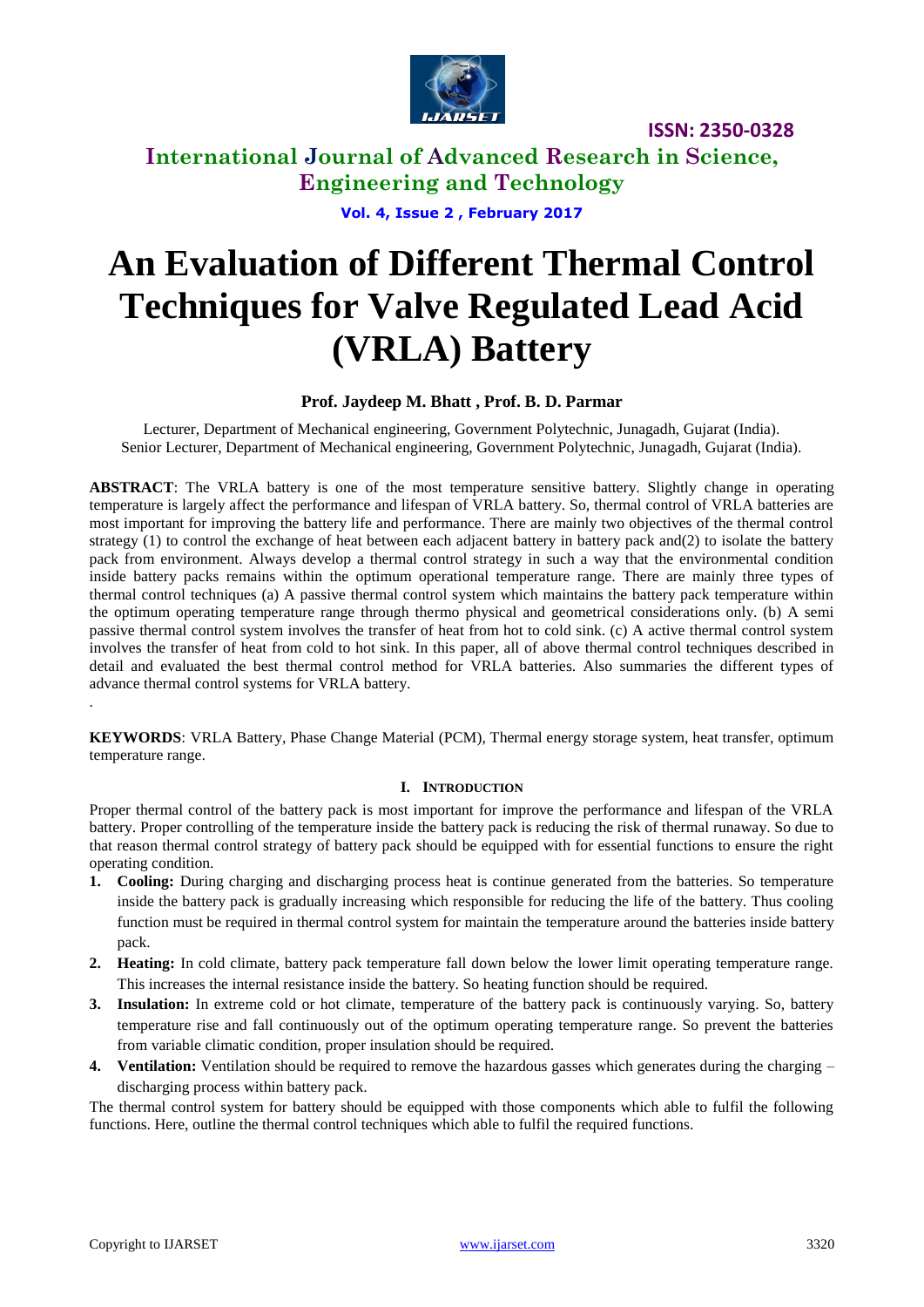

## **ISSN: 2350-0328**

**International Journal of Advanced Research in Science, Engineering and Technology**

## **Vol. 4, Issue 2 , February 2017**

#### **(a) Passive thermal control system**

- (a) Thermal coating
- (b) Thermal insulation
- (c) Heat sinks
- (d) Phase Change Material (PCM)
- **(b) Semi passive thermal control system** 
	- (a) Heater Pump Radiator fluid system
	- (b) Heat pipes

#### **(c) Active thermal control system**

- (a) Vapor compression heat pumps
- (b) Vapor absorption heat pumps

#### **II.PASSIVE THERMAL CONTROL SYSTEM**

The thermal control system which able to maintain the battery pack temperature within the optimum operating temperature range through thermo physical and geometrical considerations only is known as passive thermal control system. There are mainly four different types of passive thermal control techniques.

#### **A. Thermal coatings**

Thermal coating is one of the highly thermal resistive material. Thermal coatings are placed over the outer surface of the battery to isolate from the solar radiation and uneven climatic conditions. Since there is no any moving parts and no any input power supplied required for thermal coatings. So it is one of the reliable options for thermal control system for battery. But one of the major problem associated with the thermal coating is degradation of the coating with uneven climatic condition around the year.

#### **B. Thermal insulations**

Thermal insulations are material which placed between two batteries in battery pack and whole battery pack is also insulated with the insulating material for isolates from climatic condition. The ability of the thermal insulating depends on the thermal resistivity of the material. The material with higher thermal resistivity is good insulating material. The most efficient thermal insulator is vacuum based multilayer insulation (MLI) composites. MLI composites made of alternative layers of reflective shields (generally used aluminum Mylar plastic) and low thermal conductivity material. Here aluminum based reflective shield reflects the solar radiations. The main two objectives of the thermal insulations are(1) to reduce the heat transfer between the adjacent batteries inside battery pack and(2) to isolate the batteries from uneven climatic condition.



Fig. 2.1: Aluminized Multilayer Thermal Insulation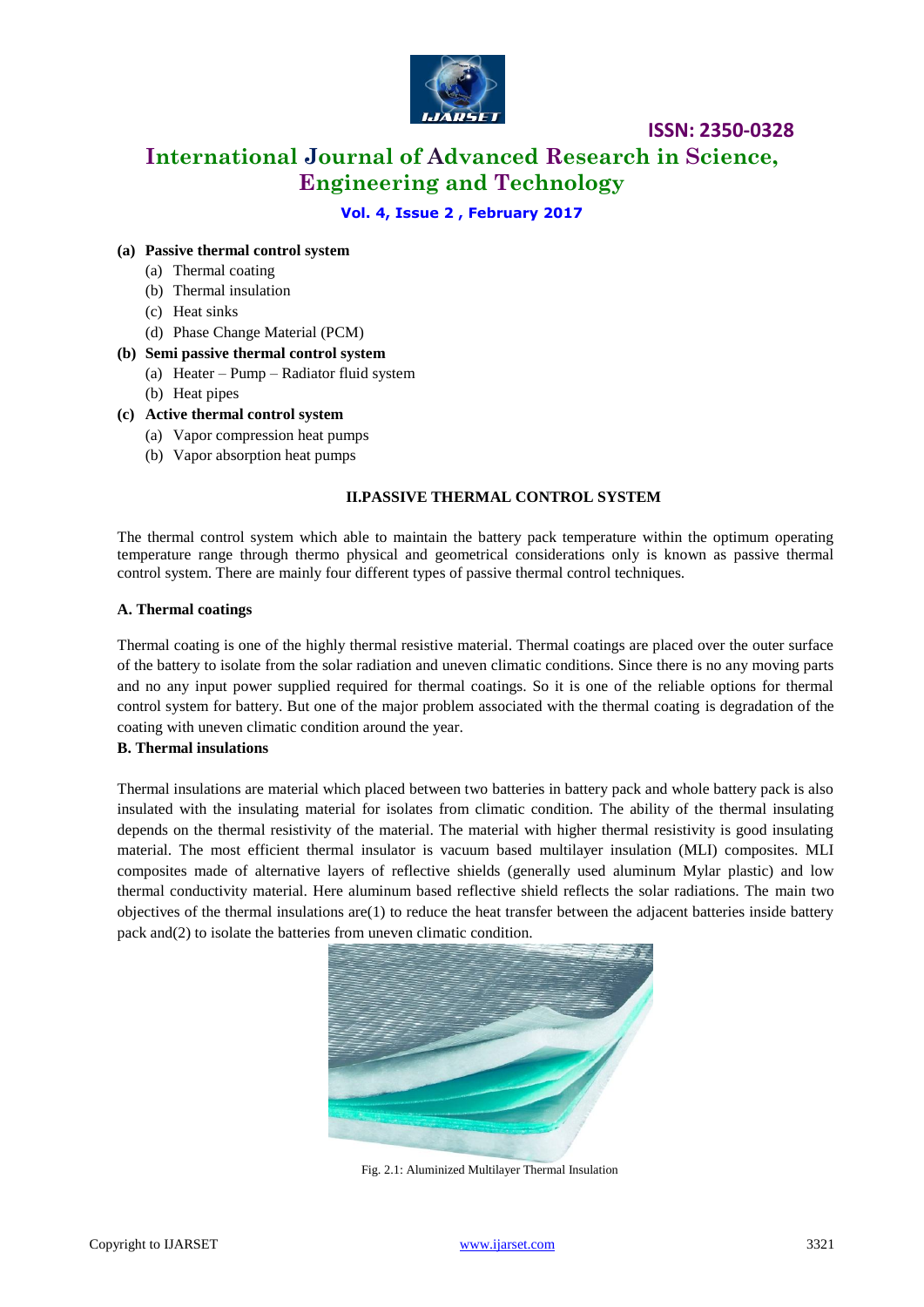

# **ISSN: 2350-0328 International Journal of Advanced Research in Science, Engineering and Technology**

**Vol. 4, Issue 2 , February 2017**

#### **C. Heat sinks:**

Heat sink has a large heat absorbing capacity which is placed in thermal contact with surface of the battery. The heat generated from the battery is directly conducted in to heat sink. There large thermal capacity (mCp) of the heat sink allow only low temperature rise. The heat sink disposes the heat in atmosphere via convection heat transfer through some open part of heat sink. Heat sink is useful for those components which have a short operation periods so it is not more useful for long usage batteries. emperature



Fig. 2.2: Battery pack with heat sink Fig. 2.3: The working mechanism of PCM on battery cells <sup>[6]</sup>

#### **D. Phase Change Material (PCM)**

PCM has a unique ability to absorb the librated heat from the body without appreciable change in temperature. Normally, PCM based thermal management system is one type of latent heat storage system. PCM is a type of material which absorbs the latent heat during the melting and stored up to the maximum and its release the heat during the changing from liquid to solid phase.<sup>[1]</sup> PCM able to store  $5 - 14$  times more heat per volume than sensible heat storage as water, clay etc. A large numbers of PCMs are available as per the required melting temperature range. There are mainly two types of PCM i.e. organic and inorganic. Normally, organic type paraffin wax popular in PCM based thermal control system.<sup>[2]</sup> PCM is absorbing the heat from the battery pack during operating condition and gradually melt. In cold climate, PCM around the battery pack in solid phase so its works as one type of insulator.

#### **III. SEMI PASSIVE THERMAL CONTROL SYSTEM**

A semi passive thermal control system is able to transfer the heat from hot to cold sink. It is not depends on the thermo physical properties of the material but its depends on the temperature of source and sink. In this system removal of heat from the battery during charging discharging process and transfer to the cold sink. There are two types of semi-passive thermal control system discussed below.

#### **A. Heater – Pump – Radiator (HPR) fluid system**

HPR fluid is one type of dynamic thermal control technique which continuously adds or removes the heat from battery pack for maintain the optimum operating temperature range. The temperature sensor detect the temperature variation of battery pack and send the signals to heater and pump for controlling the temperature and mass flow rate of the fluid. In HPR system radiator type heat exchanger is providing for cooling purpose and heater is providing for heating purpose. If batteries pack need cooling than coolant fluid from radiator provides cooling. If batteries pack need heating than additional heating provide by heater.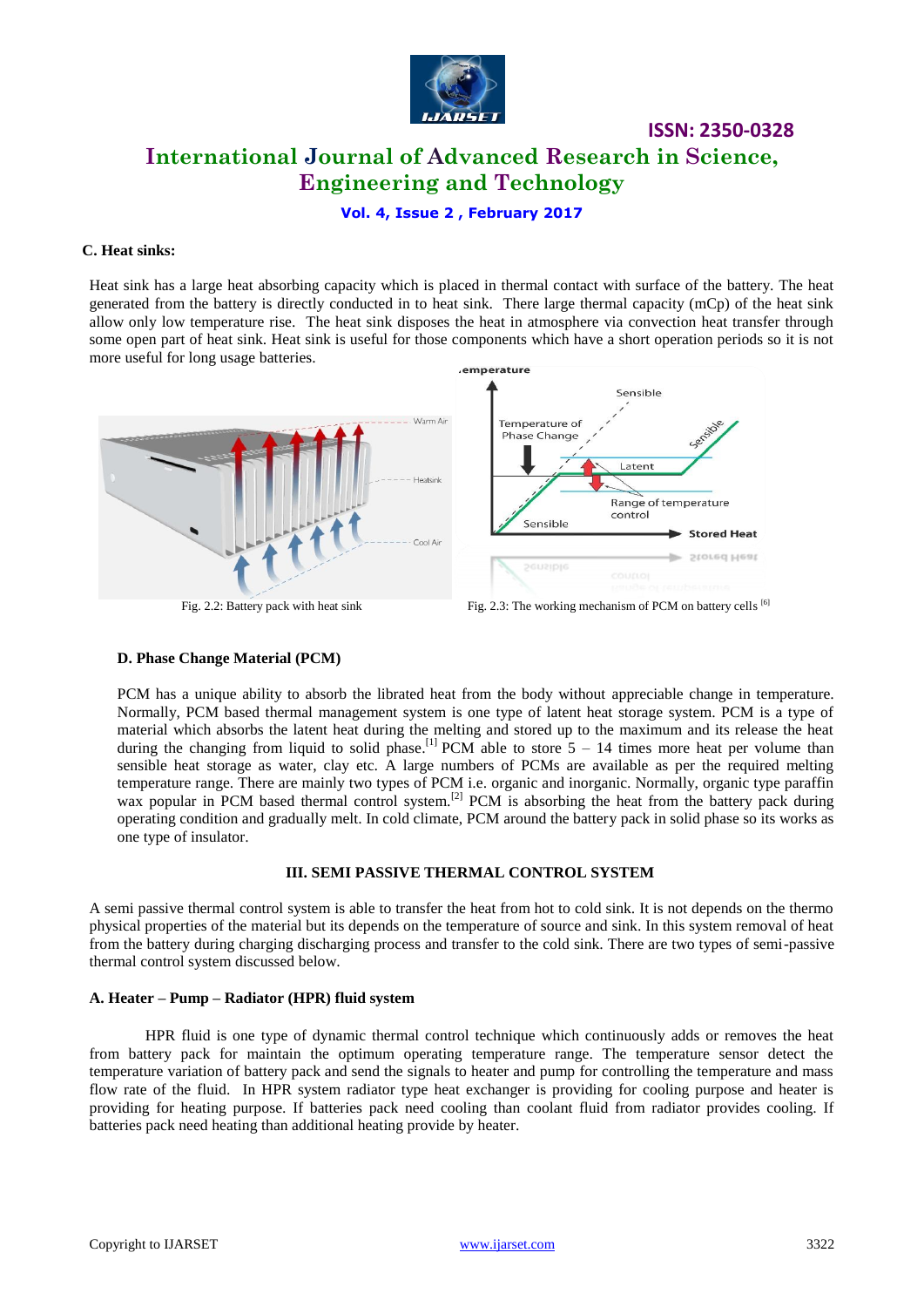

## **ISSN: 2350-0328**

# **International Journal of Advanced Research in Science, Engineering and Technology**

**Vol. 4, Issue 2 , February 2017**



Fig.3.1 : Heater – Pump – Radiator (HPR) fluid system <sup>[7]</sup>

#### **B.Heat pipes**

Heat pipe is a two phase heat transfer system involves liquid – vapour phase change of working fluid. It is a closed evaporator – condenser consisting of a sealed, hollow tube whose inside walls are lined with a capillary structure. It made of three different parts: an evaporator, an adiabatic section and a condenser (shown in fig. 3.2). Inside the heat pipe working fluid in both phases i.e. liquid and vapour. Normally, water is used as a working fluid. Heat pipe has extremely high thermal conductivity. Evaporator side of the heat pipe physically contacted with the battery pack (shown in fig. 3.3). In evaporator portion, heat is absorbed by working fluid and it's converting to vapour phase. Due pressure difference, less dense vapour transfer to condenser side through adiabatic section. Condenser portion of heat pipe is physically contact with the heat sink. In condenser heat is rejected from vapour. Vapour is condensed in condenser and again back to liquid phase.



FIG.3.2: HEAT PIPE [8]

FIG.3.3: HEAT PIPE COOLING SYSTEM FOR BATTERY

#### **IV.ACTIVE THERMAL CONTROL SYSTEM**

Active thermal control techniques are opposite to other techniques. Because in an active thermal control system involves the transfer of heat from cold to hot sink. In which battery pack consider as a cold source and heat is transfer from cold source to hot sink through some external power input. Active thermal control systems are made of the some moving components, moving working fluid and some external power source. Different types of active thermal control system are explained below. [5]

#### **A.Vapor compression heat pumps**

A vapour compression heat pump works on the standard thermodynamic refrigeration cycle which absorb the heat from lower temperature sink and reject the heat to high temperature. The vapour compression heat pump composed with the four different processes (1) heat remove from the battery pack by evaporation of fluid. (2) Compress the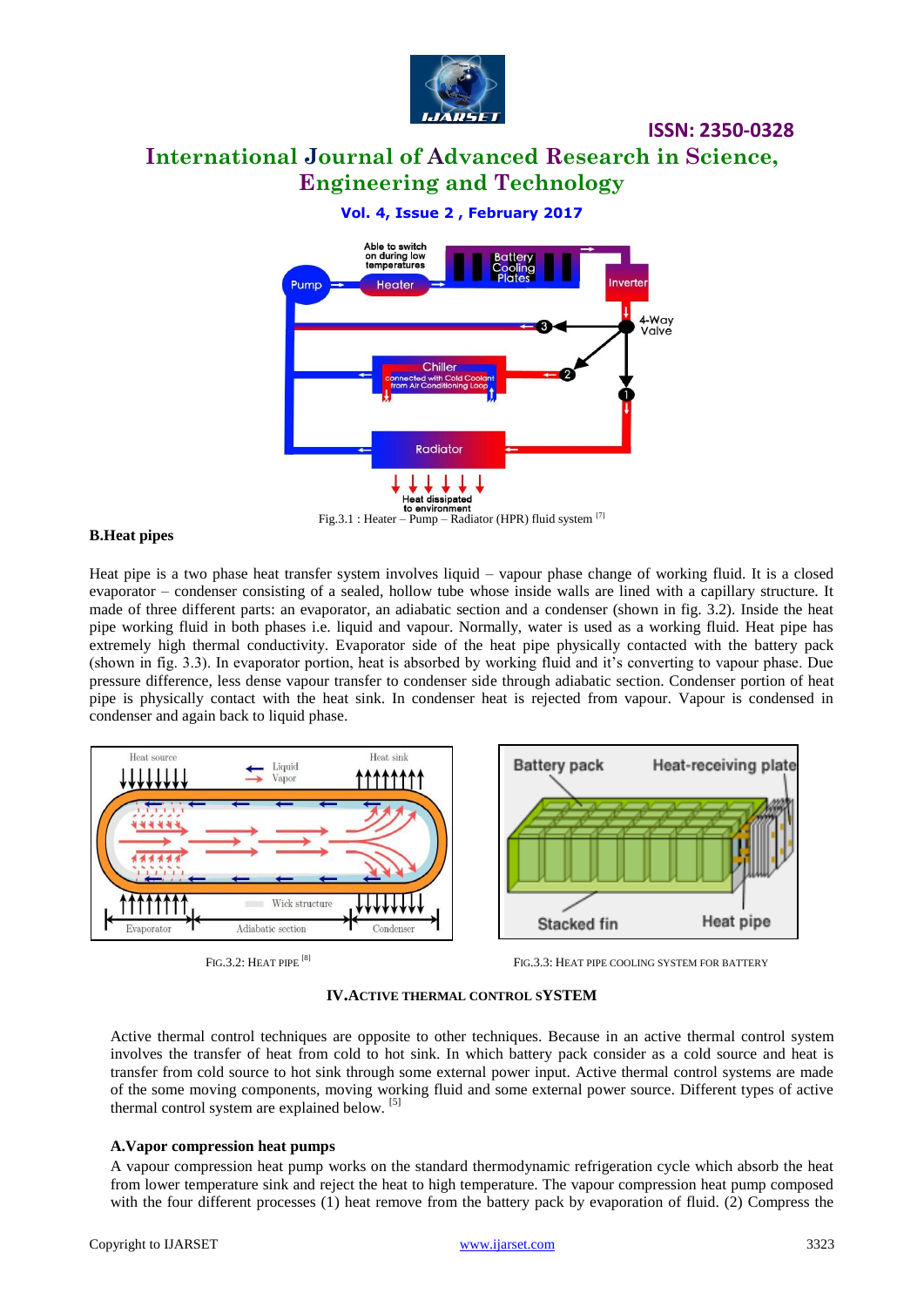

# **ISSN: 2350-0328 International Journal of Advanced Research in Science, Engineering and Technology**

## **Vol. 4, Issue 2 , February 2017**

fluid at high pressure and temperature in compressor. (3) Condense the working fluid in condenser or radiator. (4) Finally, expand the fluid by throttle device or cooling turbine. <sup>[3]</sup> The performance of this kind of heat pump system can be measured by comparing with Carnot refrigerator working between same temperatures.



#### Fig. 4.1: Vapour compression heat pumps

#### **B. Vapor absorption heat pumps**

Normally, the vapour absorption heat pump is use for high capacity and large scale of battery pack. The working of vapour absorption heat pump is same as a vapour compression heat pump but only compressor is replaced with absorber – generator.

#### **V.ADVANCE THERMAL CONTROL SYSTEM**

The advance thermal control systems are categorized mainly in two different sections i.e. advance Heat spreading technologies, heat transfer technologies. All the advance thermal control systems explained below in brief.

#### **A. Advance heat spreader technologies:**

The performance of the heat spreader technologies depends on the effective thermal conductivities of materials. Higher thermal conductivity reducing the temperature gradient and improve cooling effectiveness. Presently heat spreader technologies based on solid material Cu, Al, Cu –W which has a higher thermal conductivity. Here we discuss two different spreader technologies i.e. oscillating flow heat spreaders and vapor chambers.

#### (a)Oscillating flow heat spreaders

Oscillating flow heat spreaders remove the heat from a battery pack and spread over a larger area by mechanically oscillating fluid in a channel. It is a famous because of some advantages like it does not need any type of reservoir. Less temperature gradient between source and sink.

(b)Vapor chambers

Vapor chamber is made of planer heat pipes. Mostly vapor chamber used of very small batteries. Planer heat pipes are particularly arranged with the pack of small batteries. The planer heat pine in a vapor chamber has a best ability to spreading the heat two dimensionally.

#### **B. Advance heat Transport technologies:**

The heat transport technologies work on principle of transfer of heat from high temperature source to low temperature sink. Best example of the heat transport technology is to pump liquid cooling loop for transport the heat from battery pack to radiator in hybrid automobiles. It works on concept of larger heat transfer coefficient reduces the temperature gradient between battery pack and working fluid.<sup>[4]</sup> One of the advance heat transport technology capillary two phase loop explain below in brief.

 The concept of capillary two phase loop is same as a heat pipes. It is one type of the heat transfer device that uses the capillary force in the evaporator wick to circulate the two-phase flow (Liquid – Vapor). It is composed of following components (a) Capillary evaporator is responsible for generating the capillary force for working fluid. (b) Condenser (c) Reservoir (d) Liquid – vapor line. Shown in fig. 5.1